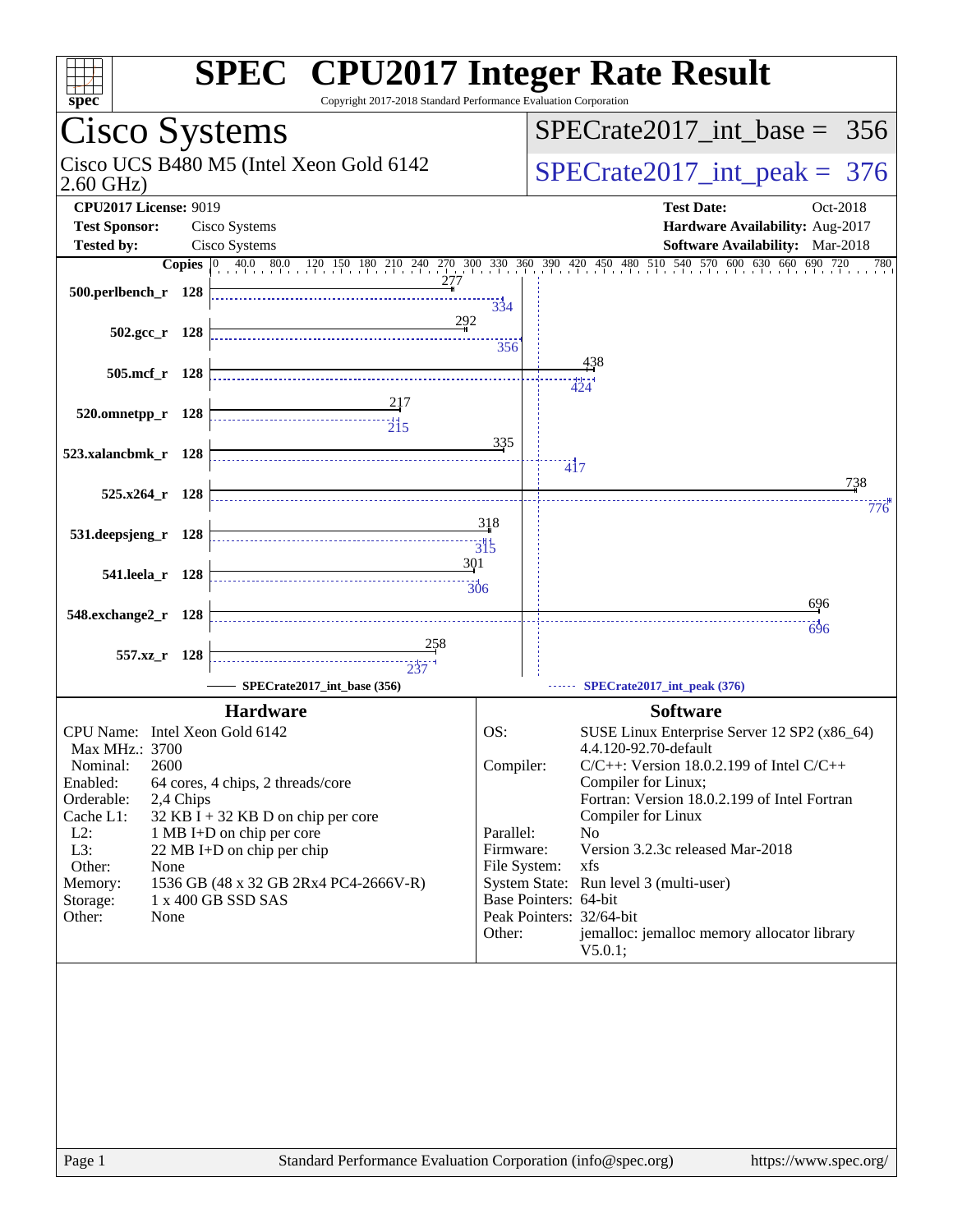

Copyright 2017-2018 Standard Performance Evaluation Corporation

### Cisco Systems

2.60 GHz) Cisco UCS B480 M5 (Intel Xeon Gold 6142  $\vert$  [SPECrate2017\\_int\\_peak =](http://www.spec.org/auto/cpu2017/Docs/result-fields.html#SPECrate2017intpeak) 376

**[CPU2017 License:](http://www.spec.org/auto/cpu2017/Docs/result-fields.html#CPU2017License)** 9019 **[Test Date:](http://www.spec.org/auto/cpu2017/Docs/result-fields.html#TestDate)** Oct-2018

**[Test Sponsor:](http://www.spec.org/auto/cpu2017/Docs/result-fields.html#TestSponsor)** Cisco Systems **[Hardware Availability:](http://www.spec.org/auto/cpu2017/Docs/result-fields.html#HardwareAvailability)** Aug-2017 **[Tested by:](http://www.spec.org/auto/cpu2017/Docs/result-fields.html#Testedby)** Cisco Systems **[Software Availability:](http://www.spec.org/auto/cpu2017/Docs/result-fields.html#SoftwareAvailability)** Mar-2018

[SPECrate2017\\_int\\_base =](http://www.spec.org/auto/cpu2017/Docs/result-fields.html#SPECrate2017intbase) 356

#### **[Results Table](http://www.spec.org/auto/cpu2017/Docs/result-fields.html#ResultsTable)**

|                                                         | <b>Base</b>   |                |                 |                |       | <b>Peak</b>    |       |               |                |              |                |              |                |              |
|---------------------------------------------------------|---------------|----------------|-----------------|----------------|-------|----------------|-------|---------------|----------------|--------------|----------------|--------------|----------------|--------------|
| <b>Benchmark</b>                                        | <b>Copies</b> | <b>Seconds</b> | Ratio           | <b>Seconds</b> | Ratio | <b>Seconds</b> | Ratio | <b>Copies</b> | <b>Seconds</b> | <b>Ratio</b> | <b>Seconds</b> | <b>Ratio</b> | <b>Seconds</b> | <b>Ratio</b> |
| $500.$ perlbench_r                                      | 128           | 737            | 277             | 741            | 275   | 733            | 278   | 128           | 610            | 334          | 610            | 334          | 608            | 335          |
| $502.\text{gcc\_r}$                                     | 128           | 623            | 291             | 618            | 293   | 620            | 292   | 128           | 511            | 355          | 510            | 356          | 510            | 356          |
| $505$ .mcf r                                            | 128           | 481            | 430             | 472            | 439   | 472            | 438   | 128           | 471            | 439          | 488            | 424          | 494            | 419          |
| 520.omnetpp_r                                           | 128           | 773            | 217             | 775            | 217   | 773            | 217   | 128           | 780            | 215          | 780            | 215          | 804            | 209          |
| 523.xalancbmk_r                                         | 128           | 403            | 336             | 403            | 335   | 404            | 335   | 128           | 324            | 417          | 324            | 417          | 324            | 417          |
| 525.x264 r                                              | 128           | 304            | 737             | 303            | 739   | 304            | 738   | 128           | 288            | 777          | 289            | 776          | 289            | 774          |
| 531.deepsjeng_r                                         | 128           | 461            | 318             | 458            | 320   | 462            | 318   | 128           | 457            | 321          | 466            | <u>315</u>   | 470            | 312          |
| 541.leela r                                             | 128           | 704            | 301             | 702            | 302   | 704            | 301   | 128           | 692            | 307          | 692            | 306          | 692            | <b>306</b>   |
| 548.exchange2_r                                         | 128           | 483            | 695             | 482            | 696   | 482            | 696   | 128           | 483            | 695          | 482            | 696          | 482            | 696          |
| 557.xz                                                  | 128           | 536            | 258             | 536            | 258   | 536            | 258   | 128           | 537            | 258          | 583            | 237          | 583            | 237          |
| $SPECrate2017$ int base =                               |               |                | 356             |                |       |                |       |               |                |              |                |              |                |              |
| $CDFC_{\text{soft}}/0.17 \text{ in} \ell \text{ model}$ |               |                | 25 <sub>0</sub> |                |       |                |       |               |                |              |                |              |                |              |

**[SPECrate2017\\_int\\_peak =](http://www.spec.org/auto/cpu2017/Docs/result-fields.html#SPECrate2017intpeak) 376**

Results appear in the [order in which they were run](http://www.spec.org/auto/cpu2017/Docs/result-fields.html#RunOrder). Bold underlined text [indicates a median measurement](http://www.spec.org/auto/cpu2017/Docs/result-fields.html#Median).

#### **[Submit Notes](http://www.spec.org/auto/cpu2017/Docs/result-fields.html#SubmitNotes)**

 The numactl mechanism was used to bind copies to processors. The config file option 'submit' was used to generate numactl commands to bind each copy to a specific processor. For details, please see the config file.

#### **[Operating System Notes](http://www.spec.org/auto/cpu2017/Docs/result-fields.html#OperatingSystemNotes)**

Stack size set to unlimited using "ulimit -s unlimited"

#### **[General Notes](http://www.spec.org/auto/cpu2017/Docs/result-fields.html#GeneralNotes)**

Environment variables set by runcpu before the start of the run: LD\_LIBRARY\_PATH = "/home/cpu2017/lib/ia32:/home/cpu2017/lib/intel64:/home/cpu2017/je5.0.1-32:/home/cpu2017/je5.0.1-64" Binaries compiled on a system with 1x Intel Core i7-4790 CPU + 32GB RAM memory using Redhat Enterprise Linux 7.4 Transparent Huge Pages enabled by default Prior to runcpu invocation Filesystem page cache synced and cleared with: sync; echo 3> /proc/sys/vm/drop\_caches runcpu command invoked through numactl i.e.: numactl --interleave=all runcpu <etc> Yes: The test sponsor attests, as of date of publication, that CVE-2017-5754 (Meltdown) is mitigated in the system as tested and documented. Yes: The test sponsor attests, as of date of publication, that CVE-2017-5753 (Spectre variant 1) is mitigated in the system as tested and documented. Yes: The test sponsor attests, as of date of publication, that CVE-2017-5715 (Spectre variant 2) **(Continued on next page)**

Page 2 Standard Performance Evaluation Corporation [\(info@spec.org\)](mailto:info@spec.org) <https://www.spec.org/>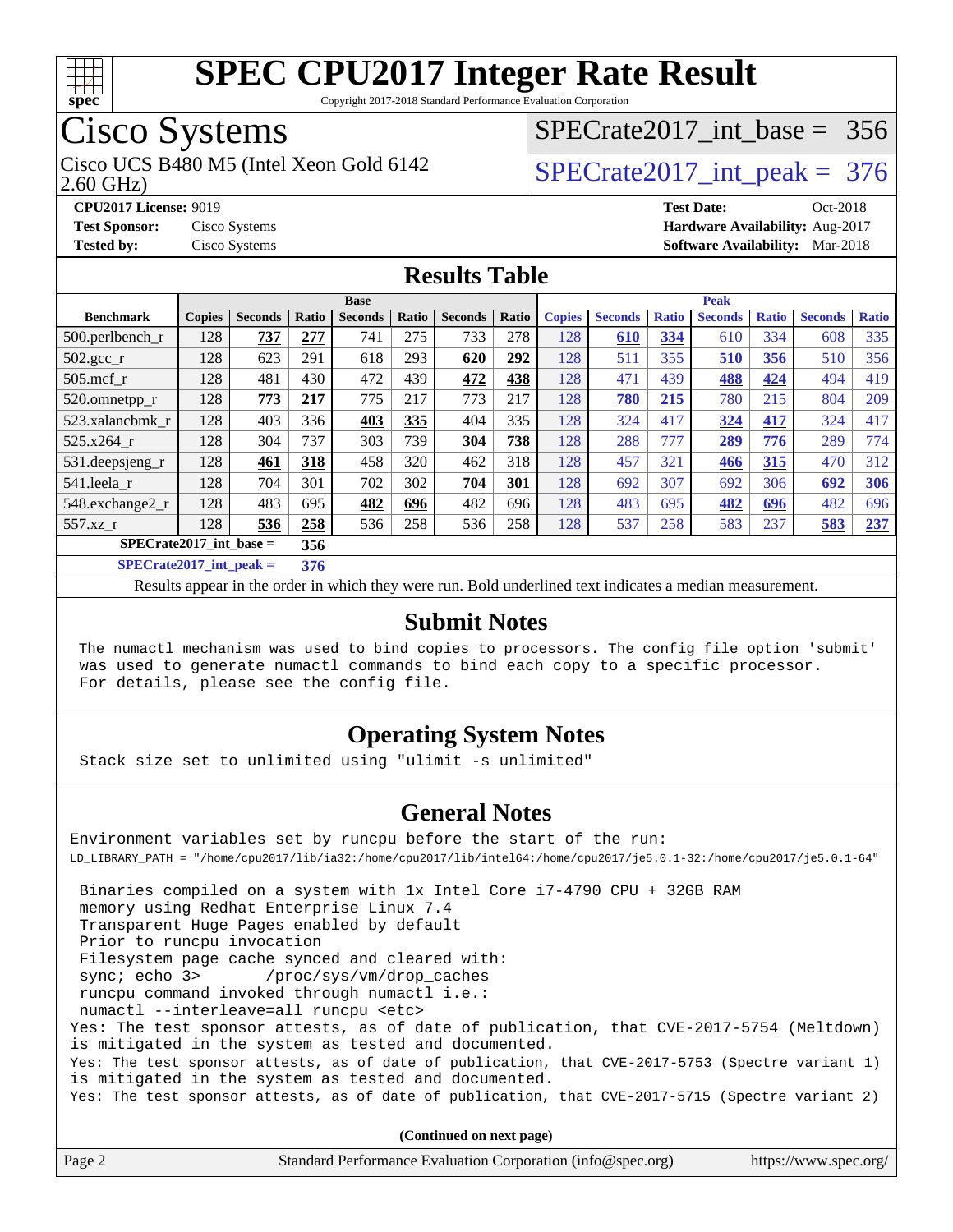

Copyright 2017-2018 Standard Performance Evaluation Corporation

### Cisco Systems

2.60 GHz) Cisco UCS B480 M5 (Intel Xeon Gold 6142  $\vert$  [SPECrate2017\\_int\\_peak =](http://www.spec.org/auto/cpu2017/Docs/result-fields.html#SPECrate2017intpeak) 376

[SPECrate2017\\_int\\_base =](http://www.spec.org/auto/cpu2017/Docs/result-fields.html#SPECrate2017intbase) 356

**[Test Sponsor:](http://www.spec.org/auto/cpu2017/Docs/result-fields.html#TestSponsor)** Cisco Systems **[Hardware Availability:](http://www.spec.org/auto/cpu2017/Docs/result-fields.html#HardwareAvailability)** Aug-2017

**[CPU2017 License:](http://www.spec.org/auto/cpu2017/Docs/result-fields.html#CPU2017License)** 9019 **[Test Date:](http://www.spec.org/auto/cpu2017/Docs/result-fields.html#TestDate)** Oct-2018 **[Tested by:](http://www.spec.org/auto/cpu2017/Docs/result-fields.html#Testedby)** Cisco Systems **[Software Availability:](http://www.spec.org/auto/cpu2017/Docs/result-fields.html#SoftwareAvailability)** Mar-2018

#### **[General Notes \(Continued\)](http://www.spec.org/auto/cpu2017/Docs/result-fields.html#GeneralNotes)**

is mitigated in the system as tested and documented.

jemalloc: configured and built at default for 32bit (i686) and 64bit (x86\_64) targets; jemalloc: built with the RedHat Enterprise 7.4, and the system compiler gcc 4.8.5; jemalloc: sources available from jemalloc.net or <https://github.com/jemalloc/jemalloc/releases>

#### **[Platform Notes](http://www.spec.org/auto/cpu2017/Docs/result-fields.html#PlatformNotes)**

Page 3 Standard Performance Evaluation Corporation [\(info@spec.org\)](mailto:info@spec.org) <https://www.spec.org/> BIOS Settings: Intel HyperThreading Technology set to Enabled CPU performance set to Enterprise Power Performance Tuning set to OS Controls SNC set to Enabled IMC Interleaving set to 1-way Interleave Patrol Scrub set to Disabled Sysinfo program /home/cpu2017/bin/sysinfo Rev: r5797 of 2017-06-14 96c45e4568ad54c135fd618bcc091c0f running on linux-xy4f Thu Oct 25 21:08:24 2018 SUT (System Under Test) info as seen by some common utilities. For more information on this section, see <https://www.spec.org/cpu2017/Docs/config.html#sysinfo> From /proc/cpuinfo model name : Intel(R) Xeon(R) Gold 6142 CPU @ 2.60GHz 4 "physical id"s (chips) 128 "processors" cores, siblings (Caution: counting these is hw and system dependent. The following excerpts from /proc/cpuinfo might not be reliable. Use with caution.) cpu cores : 16 siblings : 32 physical 0: cores 0 1 2 3 4 5 6 7 8 9 10 11 12 13 14 15 physical 1: cores 0 1 2 3 4 5 6 7 8 9 10 11 12 13 14 15 physical 2: cores 0 1 2 3 4 5 6 7 8 9 10 11 12 13 14 15 physical 3: cores 0 1 2 3 4 5 6 7 8 9 10 11 12 13 14 15 From lscpu: Architecture: x86\_64 CPU op-mode(s): 32-bit, 64-bit Byte Order: Little Endian  $CPU(s):$  128 On-line CPU(s) list: 0-127 Thread(s) per core: 2 **(Continued on next page)**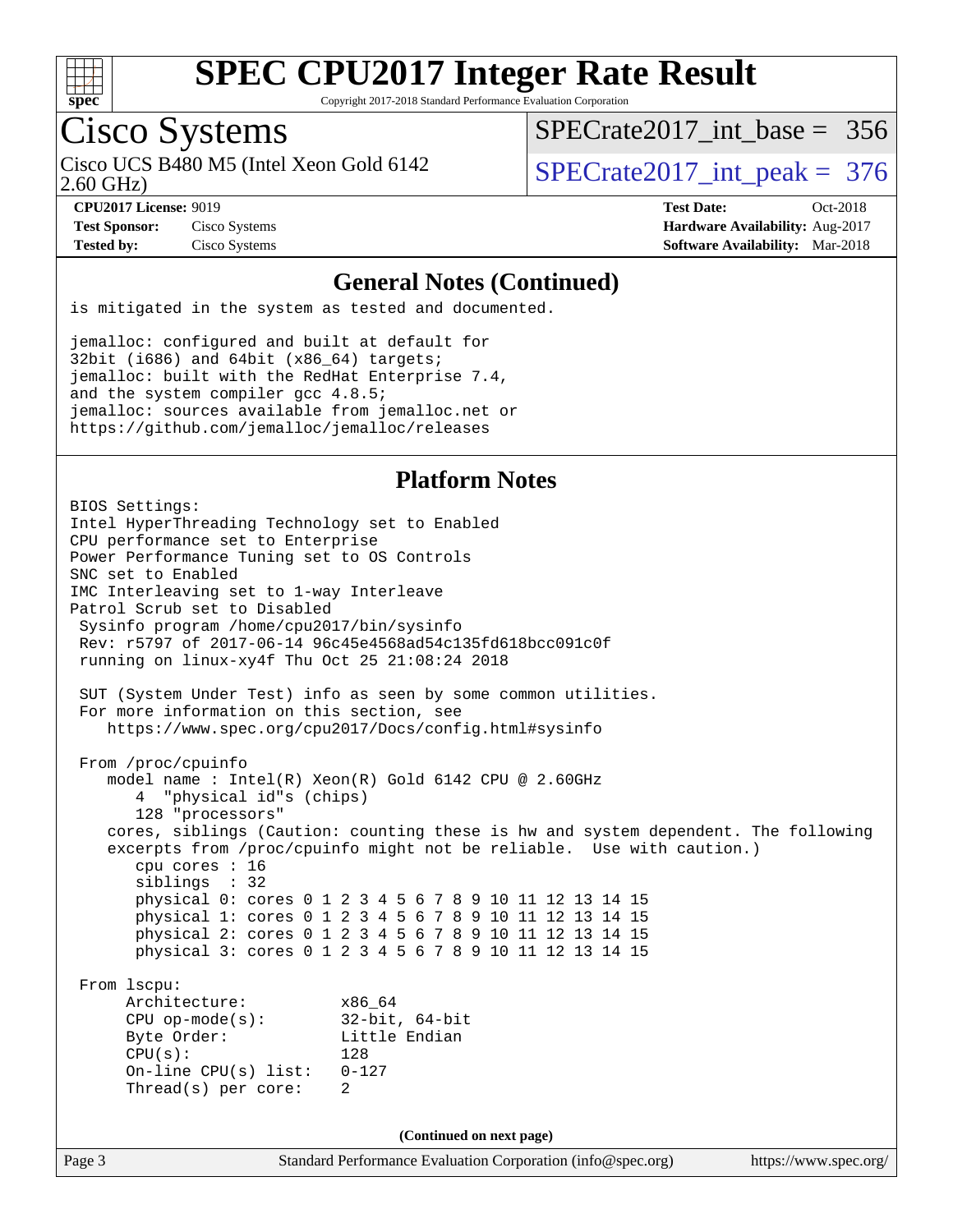

Copyright 2017-2018 Standard Performance Evaluation Corporation

## Cisco Systems

2.60 GHz) Cisco UCS B480 M5 (Intel Xeon Gold 6142  $\boxed{\text{SPECrate2017\_int\_peak = 376}}$ 

[SPECrate2017\\_int\\_base =](http://www.spec.org/auto/cpu2017/Docs/result-fields.html#SPECrate2017intbase) 356

**[Tested by:](http://www.spec.org/auto/cpu2017/Docs/result-fields.html#Testedby)** Cisco Systems **[Software Availability:](http://www.spec.org/auto/cpu2017/Docs/result-fields.html#SoftwareAvailability)** Mar-2018

**[CPU2017 License:](http://www.spec.org/auto/cpu2017/Docs/result-fields.html#CPU2017License)** 9019 **[Test Date:](http://www.spec.org/auto/cpu2017/Docs/result-fields.html#TestDate)** Oct-2018 **[Test Sponsor:](http://www.spec.org/auto/cpu2017/Docs/result-fields.html#TestSponsor)** Cisco Systems **[Hardware Availability:](http://www.spec.org/auto/cpu2017/Docs/result-fields.html#HardwareAvailability)** Aug-2017

#### **[Platform Notes \(Continued\)](http://www.spec.org/auto/cpu2017/Docs/result-fields.html#PlatformNotes)**

| $Core(s)$ per socket:      | 16                                                                                   |
|----------------------------|--------------------------------------------------------------------------------------|
| Socket(s):                 | 4                                                                                    |
| NUMA $node(s):$            | 8                                                                                    |
| Vendor ID:                 | GenuineIntel                                                                         |
| CPU family:                | 6                                                                                    |
| Model:                     | 85                                                                                   |
| Model name:                | $Intel(R)$ Xeon $(R)$ Gold 6142 CPU @ 2.60GHz                                        |
| Stepping:                  | 4                                                                                    |
| CPU MHz:                   | 1418.126                                                                             |
| $CPU$ max $MHz$ :          | 3700.0000                                                                            |
| CPU min MHz:               | 1000.0000                                                                            |
| BogoMIPS:                  | 5200.05                                                                              |
| Virtualization:            | $VT - x$                                                                             |
| L1d cache:                 | 32K                                                                                  |
| Lli cache:                 | 32K                                                                                  |
| $L2$ cache:<br>L3 cache:   | 1024K<br>22528K                                                                      |
| NUMA node0 CPU(s):         |                                                                                      |
| NUMA nodel CPU(s):         | $0-3, 8-11, 64-67, 72-75$<br>$4 - 7, 12 - 15, 68 - 71, 76 - 79$                      |
| NUMA $node2$ $CPU(s):$     | $16 - 19, 24 - 27, 80 - 83, 88 - 91$                                                 |
| NUMA $node3$ $CPU(s):$     | $20 - 23, 28 - 31, 84 - 87, 92 - 95$                                                 |
| NUMA $node4$ $CPU(s):$     | $32 - 35, 40 - 43, 96 - 99, 104 - 107$                                               |
| NUMA $node5$ CPU $(s)$ :   | $36 - 39, 44 - 47, 100 - 103, 108 - 111$                                             |
| NUMA node6 CPU(s):         | 48-51, 56-59, 112-115, 120-123                                                       |
| NUMA node7 CPU(s):         | $52 - 55, 60 - 63, 116 - 119, 124 - 127$                                             |
| Flagg:                     | fpu vme de pse tsc msr pae mce cx8 apic sep mtrr pge mca cmov                        |
|                            | pat pse36 clflush dts acpi mmx fxsr sse sse2 ss ht tm pbe syscall nx pdpelgb rdtscp  |
|                            | lm constant_tsc art arch_perfmon pebs bts rep_good nopl xtopology nonstop_tsc        |
|                            | aperfmperf eagerfpu pni pclmulqdq dtes64 monitor ds_cpl vmx smx est tm2 ssse3 sdbg   |
|                            | fma cx16 xtpr pdcm pcid dca sse4_1 sse4_2 x2apic movbe popcnt tsc_deadline_timer aes |
|                            | xsave avx f16c rdrand lahf_lm abm 3dnowprefetch ida arat epb invpcid_single pln pts  |
|                            | dtherm hwp hwp_act_window hwp_epp hwp_pkg_req intel_pt rsb_ctxsw spec_ctrl stibp     |
|                            | retpoline kaiser tpr_shadow vnmi flexpriority ept vpid fsgsbase tsc_adjust bmil hle  |
|                            | avx2 smep bmi2 erms invpcid rtm cqm mpx avx512f avx512dq rdseed adx smap clflushopt  |
|                            | clwb avx512cd avx512bw avx512vl xsaveopt xsavec xgetbvl cqm_llc cqm_occup_llc        |
|                            |                                                                                      |
| /proc/cpuinfo cache data   |                                                                                      |
| cache size : $22528$ KB    |                                                                                      |
|                            |                                                                                      |
|                            | From numactl --hardware WARNING: a numactl 'node' might or might not correspond to a |
| physical chip.             |                                                                                      |
| $available: 8 nodes (0-7)$ |                                                                                      |
|                            | node 0 cpus: 0 1 2 3 8 9 10 11 64 65 66 67 72 73 74 75                               |
| node 0 size: 192095 MB     |                                                                                      |
| node 0 free: 188805 MB     |                                                                                      |
|                            | node 1 cpus: 4 5 6 7 12 13 14 15 68 69 70 71 76 77 78 79                             |
| node 1 size: 193528 MB     |                                                                                      |
|                            |                                                                                      |
|                            | (Continued on next page)                                                             |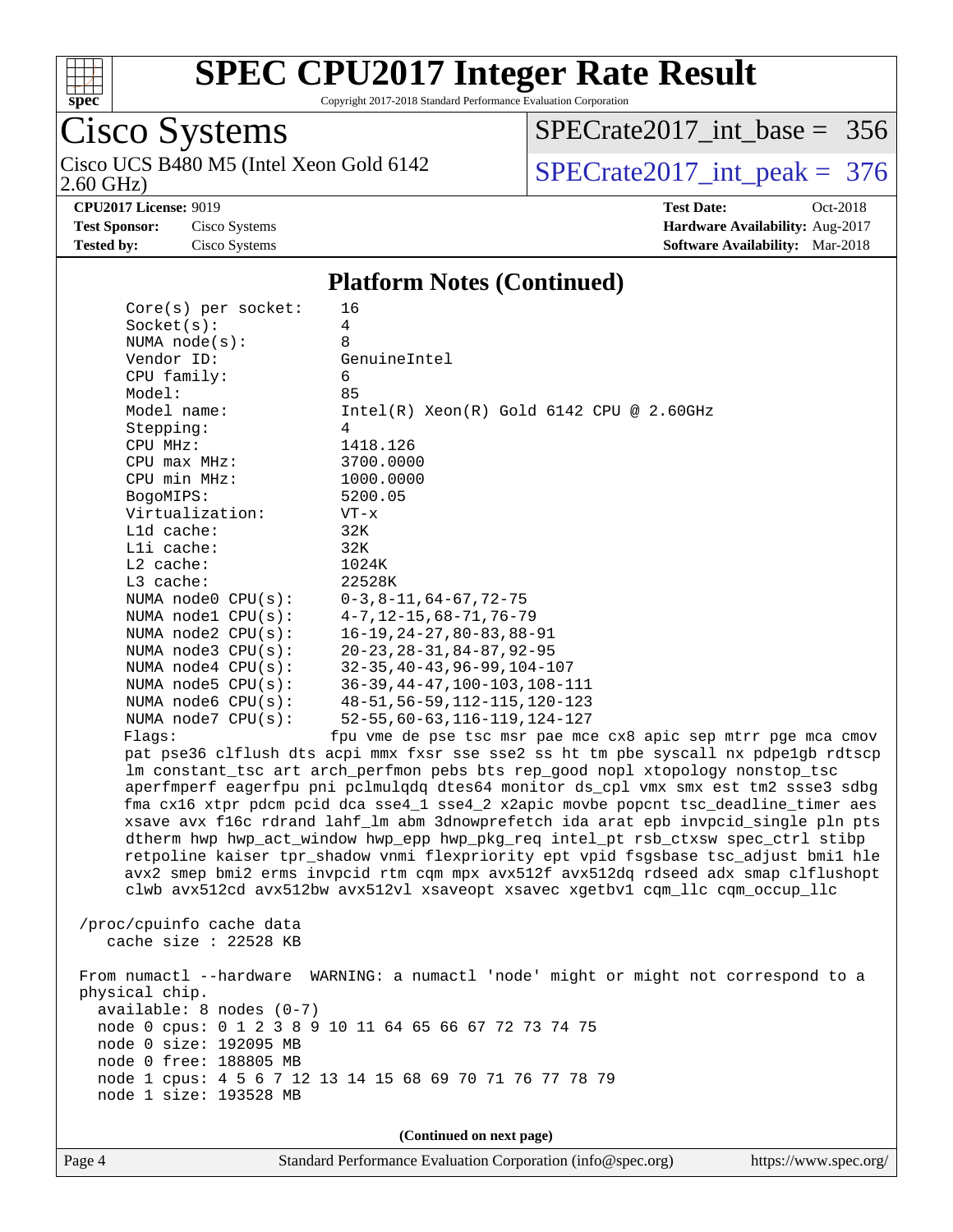

Copyright 2017-2018 Standard Performance Evaluation Corporation

### Cisco Systems

2.60 GHz) Cisco UCS B480 M5 (Intel Xeon Gold 6142  $\vert$  [SPECrate2017\\_int\\_peak =](http://www.spec.org/auto/cpu2017/Docs/result-fields.html#SPECrate2017intpeak) 376

[SPECrate2017\\_int\\_base =](http://www.spec.org/auto/cpu2017/Docs/result-fields.html#SPECrate2017intbase) 356

**[Tested by:](http://www.spec.org/auto/cpu2017/Docs/result-fields.html#Testedby)** Cisco Systems **[Software Availability:](http://www.spec.org/auto/cpu2017/Docs/result-fields.html#SoftwareAvailability)** Mar-2018

**[CPU2017 License:](http://www.spec.org/auto/cpu2017/Docs/result-fields.html#CPU2017License)** 9019 **[Test Date:](http://www.spec.org/auto/cpu2017/Docs/result-fields.html#TestDate)** Oct-2018 **[Test Sponsor:](http://www.spec.org/auto/cpu2017/Docs/result-fields.html#TestSponsor)** Cisco Systems **[Hardware Availability:](http://www.spec.org/auto/cpu2017/Docs/result-fields.html#HardwareAvailability)** Aug-2017

#### **[Platform Notes \(Continued\)](http://www.spec.org/auto/cpu2017/Docs/result-fields.html#PlatformNotes)**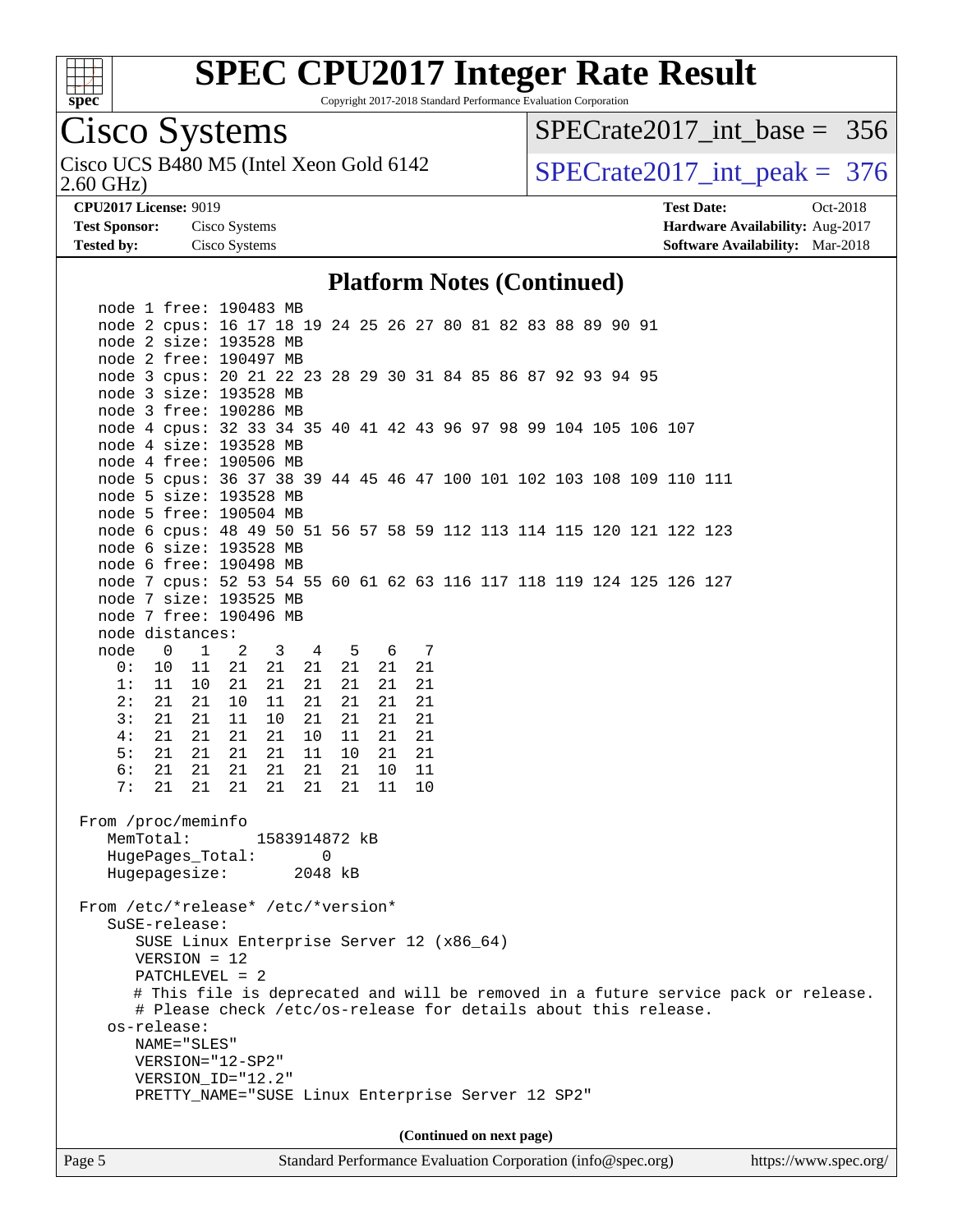

Copyright 2017-2018 Standard Performance Evaluation Corporation

### Cisco Systems

2.60 GHz) Cisco UCS B480 M5 (Intel Xeon Gold 6142  $\vert$  [SPECrate2017\\_int\\_peak =](http://www.spec.org/auto/cpu2017/Docs/result-fields.html#SPECrate2017intpeak) 376

[SPECrate2017\\_int\\_base =](http://www.spec.org/auto/cpu2017/Docs/result-fields.html#SPECrate2017intbase) 356

**[Test Sponsor:](http://www.spec.org/auto/cpu2017/Docs/result-fields.html#TestSponsor)** Cisco Systems **[Hardware Availability:](http://www.spec.org/auto/cpu2017/Docs/result-fields.html#HardwareAvailability)** Aug-2017

**[CPU2017 License:](http://www.spec.org/auto/cpu2017/Docs/result-fields.html#CPU2017License)** 9019 **[Test Date:](http://www.spec.org/auto/cpu2017/Docs/result-fields.html#TestDate)** Oct-2018 **[Tested by:](http://www.spec.org/auto/cpu2017/Docs/result-fields.html#Testedby)** Cisco Systems **[Software Availability:](http://www.spec.org/auto/cpu2017/Docs/result-fields.html#SoftwareAvailability)** Mar-2018

#### **[Platform Notes \(Continued\)](http://www.spec.org/auto/cpu2017/Docs/result-fields.html#PlatformNotes)**

 ID="sles" ANSI\_COLOR="0;32" CPE\_NAME="cpe:/o:suse:sles:12:sp2"

uname -a:

 Linux linux-xy4f 4.4.120-92.70-default #1 SMP Wed Mar 14 15:59:43 UTC 2018 (52a83de) x86\_64 x86\_64 x86\_64 GNU/Linux

run-level 3 Oct 25 03:04

 SPEC is set to: /home/cpu2017 Filesystem Type Size Used Avail Use% Mounted on /dev/sda1 xfs 224G 91G 133G 41% /

 Additional information from dmidecode follows. WARNING: Use caution when you interpret this section. The 'dmidecode' program reads system data which is "intended to allow hardware to be accurately determined", but the intent may not be met, as there are frequent changes to hardware, firmware, and the "DMTF SMBIOS" standard. BIOS Cisco Systems, Inc. B480M5.3.2.3c.0.0307181316 03/07/2018 Memory:

48x 0xCE00 M393A4K40BB2-CTD 32 GB 2 rank 2666

(End of data from sysinfo program)

#### **[Compiler Version Notes](http://www.spec.org/auto/cpu2017/Docs/result-fields.html#CompilerVersionNotes)**

| Page 6                                                                                                | Standard Performance Evaluation Corporation (info@spec.org)<br>https://www.spec.org/ |
|-------------------------------------------------------------------------------------------------------|--------------------------------------------------------------------------------------|
|                                                                                                       | (Continued on next page)                                                             |
| icpc (ICC) 18.0.2 20180210                                                                            |                                                                                      |
| $541.$ leela r(base)                                                                                  | CXXC 520.omnetpp $r(base)$ 523.xalancbmk $r(base)$ 531.deepsjeng $r(base)$           |
| $\text{icc}$ (ICC) 18.0.2 20180210<br>Copyright (C) 1985-2018 Intel Corporation. All rights reserved. |                                                                                      |
| 500.perlbench $r(\text{peak})$ 502.gcc $r(\text{peak})$<br>CC.                                        |                                                                                      |
| icc (ICC) 18.0.2 20180210<br>Copyright (C) 1985-2018 Intel Corporation. All rights reserved.          |                                                                                      |
| CC.<br>525.x264 $r(base, peak)$ 557.xz $r(base, peak)$                                                | $500. perlbench_r(base) 502. gcc_r(base) 505.mcf_r(base, peak)$                      |
|                                                                                                       |                                                                                      |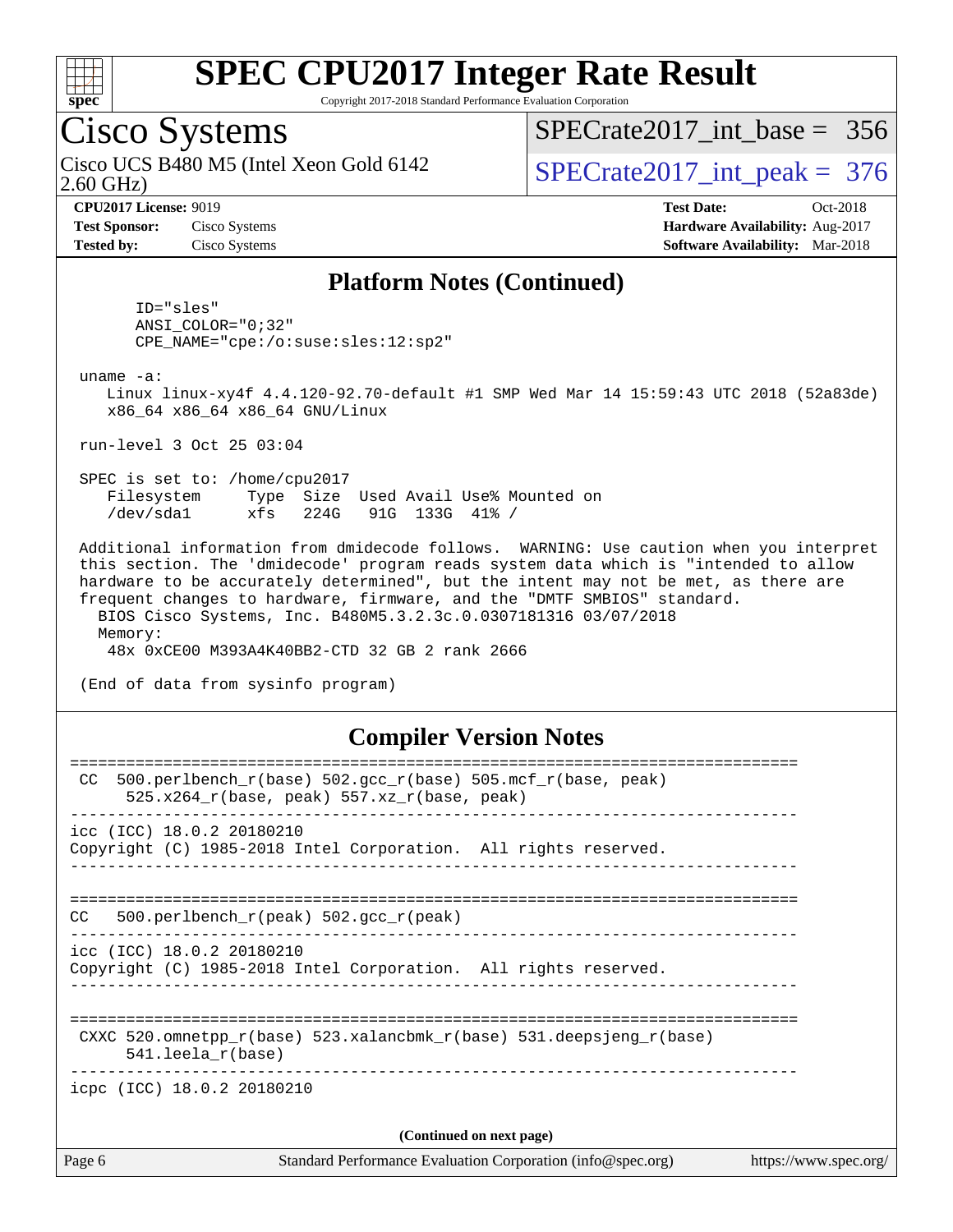

Copyright 2017-2018 Standard Performance Evaluation Corporation

## Cisco Systems

2.60 GHz) Cisco UCS B480 M5 (Intel Xeon Gold 6142  $\vert$  SPECrate 2017\_int\_peak = 376

[SPECrate2017\\_int\\_base =](http://www.spec.org/auto/cpu2017/Docs/result-fields.html#SPECrate2017intbase) 356

| <b>Test Sponsor:</b> | Cisco Systems |
|----------------------|---------------|
| <b>Tested by:</b>    | Cisco Systems |

**[CPU2017 License:](http://www.spec.org/auto/cpu2017/Docs/result-fields.html#CPU2017License)** 9019 **[Test Date:](http://www.spec.org/auto/cpu2017/Docs/result-fields.html#TestDate)** Oct-2018 **[Hardware Availability:](http://www.spec.org/auto/cpu2017/Docs/result-fields.html#HardwareAvailability)** Aug-2017 **[Software Availability:](http://www.spec.org/auto/cpu2017/Docs/result-fields.html#SoftwareAvailability)** Mar-2018

#### **[Compiler Version Notes \(Continued\)](http://www.spec.org/auto/cpu2017/Docs/result-fields.html#CompilerVersionNotes)**

|  |  | Copyright (C) 1985-2018 Intel Corporation. All rights reserved. |  |
|--|--|-----------------------------------------------------------------|--|
|  |  |                                                                 |  |

| CXXC 520.omnetpp $r(\text{peak})$ 523.xalancbmk $r(\text{peak})$ 531.deepsjeng $r(\text{peak})$<br>$541.$ leela r(peak) |
|-------------------------------------------------------------------------------------------------------------------------|
| icpc (ICC) 18.0.2 20180210<br>Copyright (C) 1985-2018 Intel Corporation. All rights reserved.                           |
|                                                                                                                         |

FC 548.exchange2\_r(base, peak)

------------------------------------------------------------------------------

ifort (IFORT) 18.0.2 20180210

Copyright (C) 1985-2018 Intel Corporation. All rights reserved. ------------------------------------------------------------------------------

### **[Base Compiler Invocation](http://www.spec.org/auto/cpu2017/Docs/result-fields.html#BaseCompilerInvocation)**

[C benchmarks](http://www.spec.org/auto/cpu2017/Docs/result-fields.html#Cbenchmarks): [icc -m64 -std=c11](http://www.spec.org/cpu2017/results/res2018q4/cpu2017-20181113-09814.flags.html#user_CCbase_intel_icc_64bit_c11_33ee0cdaae7deeeab2a9725423ba97205ce30f63b9926c2519791662299b76a0318f32ddfffdc46587804de3178b4f9328c46fa7c2b0cd779d7a61945c91cd35)

[C++ benchmarks:](http://www.spec.org/auto/cpu2017/Docs/result-fields.html#CXXbenchmarks) [icpc -m64](http://www.spec.org/cpu2017/results/res2018q4/cpu2017-20181113-09814.flags.html#user_CXXbase_intel_icpc_64bit_4ecb2543ae3f1412ef961e0650ca070fec7b7afdcd6ed48761b84423119d1bf6bdf5cad15b44d48e7256388bc77273b966e5eb805aefd121eb22e9299b2ec9d9)

[Fortran benchmarks](http://www.spec.org/auto/cpu2017/Docs/result-fields.html#Fortranbenchmarks): [ifort -m64](http://www.spec.org/cpu2017/results/res2018q4/cpu2017-20181113-09814.flags.html#user_FCbase_intel_ifort_64bit_24f2bb282fbaeffd6157abe4f878425411749daecae9a33200eee2bee2fe76f3b89351d69a8130dd5949958ce389cf37ff59a95e7a40d588e8d3a57e0c3fd751)

### **[Base Portability Flags](http://www.spec.org/auto/cpu2017/Docs/result-fields.html#BasePortabilityFlags)**

 500.perlbench\_r: [-DSPEC\\_LP64](http://www.spec.org/cpu2017/results/res2018q4/cpu2017-20181113-09814.flags.html#b500.perlbench_r_basePORTABILITY_DSPEC_LP64) [-DSPEC\\_LINUX\\_X64](http://www.spec.org/cpu2017/results/res2018q4/cpu2017-20181113-09814.flags.html#b500.perlbench_r_baseCPORTABILITY_DSPEC_LINUX_X64) 502.gcc\_r: [-DSPEC\\_LP64](http://www.spec.org/cpu2017/results/res2018q4/cpu2017-20181113-09814.flags.html#suite_basePORTABILITY502_gcc_r_DSPEC_LP64) 505.mcf\_r: [-DSPEC\\_LP64](http://www.spec.org/cpu2017/results/res2018q4/cpu2017-20181113-09814.flags.html#suite_basePORTABILITY505_mcf_r_DSPEC_LP64) 520.omnetpp\_r: [-DSPEC\\_LP64](http://www.spec.org/cpu2017/results/res2018q4/cpu2017-20181113-09814.flags.html#suite_basePORTABILITY520_omnetpp_r_DSPEC_LP64) 523.xalancbmk\_r: [-DSPEC\\_LP64](http://www.spec.org/cpu2017/results/res2018q4/cpu2017-20181113-09814.flags.html#suite_basePORTABILITY523_xalancbmk_r_DSPEC_LP64) [-DSPEC\\_LINUX](http://www.spec.org/cpu2017/results/res2018q4/cpu2017-20181113-09814.flags.html#b523.xalancbmk_r_baseCXXPORTABILITY_DSPEC_LINUX) 525.x264\_r: [-DSPEC\\_LP64](http://www.spec.org/cpu2017/results/res2018q4/cpu2017-20181113-09814.flags.html#suite_basePORTABILITY525_x264_r_DSPEC_LP64) 531.deepsjeng\_r: [-DSPEC\\_LP64](http://www.spec.org/cpu2017/results/res2018q4/cpu2017-20181113-09814.flags.html#suite_basePORTABILITY531_deepsjeng_r_DSPEC_LP64) 541.leela\_r: [-DSPEC\\_LP64](http://www.spec.org/cpu2017/results/res2018q4/cpu2017-20181113-09814.flags.html#suite_basePORTABILITY541_leela_r_DSPEC_LP64) 548.exchange2\_r: [-DSPEC\\_LP64](http://www.spec.org/cpu2017/results/res2018q4/cpu2017-20181113-09814.flags.html#suite_basePORTABILITY548_exchange2_r_DSPEC_LP64) 557.xz\_r: [-DSPEC\\_LP64](http://www.spec.org/cpu2017/results/res2018q4/cpu2017-20181113-09814.flags.html#suite_basePORTABILITY557_xz_r_DSPEC_LP64)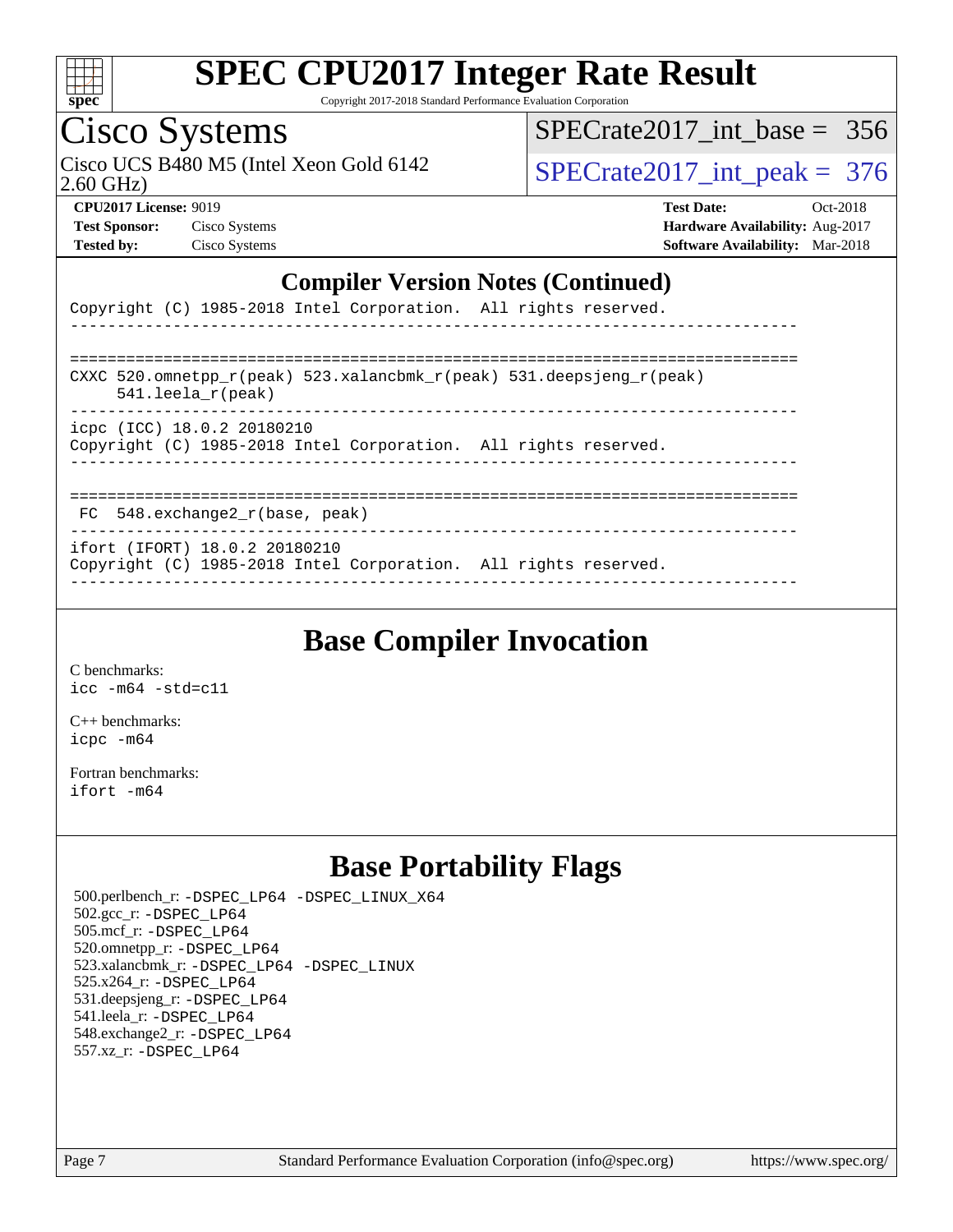

Copyright 2017-2018 Standard Performance Evaluation Corporation

### Cisco Systems

Cisco UCS B480 M5 (Intel Xeon Gold 6142  $\vert$  [SPECrate2017\\_int\\_peak =](http://www.spec.org/auto/cpu2017/Docs/result-fields.html#SPECrate2017intpeak) 376

 $SPECrate2017\_int\_base = 356$ 

2.60 GHz)

**[CPU2017 License:](http://www.spec.org/auto/cpu2017/Docs/result-fields.html#CPU2017License)** 9019 **[Test Date:](http://www.spec.org/auto/cpu2017/Docs/result-fields.html#TestDate)** Oct-2018 **[Test Sponsor:](http://www.spec.org/auto/cpu2017/Docs/result-fields.html#TestSponsor)** Cisco Systems **[Hardware Availability:](http://www.spec.org/auto/cpu2017/Docs/result-fields.html#HardwareAvailability)** Aug-2017 **[Tested by:](http://www.spec.org/auto/cpu2017/Docs/result-fields.html#Testedby)** Cisco Systems **[Software Availability:](http://www.spec.org/auto/cpu2017/Docs/result-fields.html#SoftwareAvailability)** Mar-2018

### **[Base Optimization Flags](http://www.spec.org/auto/cpu2017/Docs/result-fields.html#BaseOptimizationFlags)**

[C benchmarks:](http://www.spec.org/auto/cpu2017/Docs/result-fields.html#Cbenchmarks)

[-Wl,-z,muldefs](http://www.spec.org/cpu2017/results/res2018q4/cpu2017-20181113-09814.flags.html#user_CCbase_link_force_multiple1_b4cbdb97b34bdee9ceefcfe54f4c8ea74255f0b02a4b23e853cdb0e18eb4525ac79b5a88067c842dd0ee6996c24547a27a4b99331201badda8798ef8a743f577) [-xCORE-AVX512](http://www.spec.org/cpu2017/results/res2018q4/cpu2017-20181113-09814.flags.html#user_CCbase_f-xCORE-AVX512) [-ipo](http://www.spec.org/cpu2017/results/res2018q4/cpu2017-20181113-09814.flags.html#user_CCbase_f-ipo) [-O3](http://www.spec.org/cpu2017/results/res2018q4/cpu2017-20181113-09814.flags.html#user_CCbase_f-O3) [-no-prec-div](http://www.spec.org/cpu2017/results/res2018q4/cpu2017-20181113-09814.flags.html#user_CCbase_f-no-prec-div) [-qopt-mem-layout-trans=3](http://www.spec.org/cpu2017/results/res2018q4/cpu2017-20181113-09814.flags.html#user_CCbase_f-qopt-mem-layout-trans_de80db37974c74b1f0e20d883f0b675c88c3b01e9d123adea9b28688d64333345fb62bc4a798493513fdb68f60282f9a726aa07f478b2f7113531aecce732043) [-L/home/cpu2017/je5.0.1-64/](http://www.spec.org/cpu2017/results/res2018q4/cpu2017-20181113-09814.flags.html#user_CCbase_jemalloc_link_path64_8e927a5f1bdac0405e66c637541874330e08086b5e62a1d024bcf3497e3c64fd173c8afb7d1730d51f6da781ef4c439bdab468bb8364cf71435e0c609fac500c) [-ljemalloc](http://www.spec.org/cpu2017/results/res2018q4/cpu2017-20181113-09814.flags.html#user_CCbase_jemalloc_link_lib_d1249b907c500fa1c0672f44f562e3d0f79738ae9e3c4a9c376d49f265a04b9c99b167ecedbf6711b3085be911c67ff61f150a17b3472be731631ba4d0471706)

[C++ benchmarks](http://www.spec.org/auto/cpu2017/Docs/result-fields.html#CXXbenchmarks):

[-Wl,-z,muldefs](http://www.spec.org/cpu2017/results/res2018q4/cpu2017-20181113-09814.flags.html#user_CXXbase_link_force_multiple1_b4cbdb97b34bdee9ceefcfe54f4c8ea74255f0b02a4b23e853cdb0e18eb4525ac79b5a88067c842dd0ee6996c24547a27a4b99331201badda8798ef8a743f577) [-xCORE-AVX512](http://www.spec.org/cpu2017/results/res2018q4/cpu2017-20181113-09814.flags.html#user_CXXbase_f-xCORE-AVX512) [-ipo](http://www.spec.org/cpu2017/results/res2018q4/cpu2017-20181113-09814.flags.html#user_CXXbase_f-ipo) [-O3](http://www.spec.org/cpu2017/results/res2018q4/cpu2017-20181113-09814.flags.html#user_CXXbase_f-O3) [-no-prec-div](http://www.spec.org/cpu2017/results/res2018q4/cpu2017-20181113-09814.flags.html#user_CXXbase_f-no-prec-div) [-qopt-mem-layout-trans=3](http://www.spec.org/cpu2017/results/res2018q4/cpu2017-20181113-09814.flags.html#user_CXXbase_f-qopt-mem-layout-trans_de80db37974c74b1f0e20d883f0b675c88c3b01e9d123adea9b28688d64333345fb62bc4a798493513fdb68f60282f9a726aa07f478b2f7113531aecce732043) [-L/home/cpu2017/je5.0.1-64/](http://www.spec.org/cpu2017/results/res2018q4/cpu2017-20181113-09814.flags.html#user_CXXbase_jemalloc_link_path64_8e927a5f1bdac0405e66c637541874330e08086b5e62a1d024bcf3497e3c64fd173c8afb7d1730d51f6da781ef4c439bdab468bb8364cf71435e0c609fac500c) [-ljemalloc](http://www.spec.org/cpu2017/results/res2018q4/cpu2017-20181113-09814.flags.html#user_CXXbase_jemalloc_link_lib_d1249b907c500fa1c0672f44f562e3d0f79738ae9e3c4a9c376d49f265a04b9c99b167ecedbf6711b3085be911c67ff61f150a17b3472be731631ba4d0471706)

[Fortran benchmarks:](http://www.spec.org/auto/cpu2017/Docs/result-fields.html#Fortranbenchmarks)

[-Wl,-z,muldefs](http://www.spec.org/cpu2017/results/res2018q4/cpu2017-20181113-09814.flags.html#user_FCbase_link_force_multiple1_b4cbdb97b34bdee9ceefcfe54f4c8ea74255f0b02a4b23e853cdb0e18eb4525ac79b5a88067c842dd0ee6996c24547a27a4b99331201badda8798ef8a743f577) [-xCORE-AVX512](http://www.spec.org/cpu2017/results/res2018q4/cpu2017-20181113-09814.flags.html#user_FCbase_f-xCORE-AVX512) [-ipo](http://www.spec.org/cpu2017/results/res2018q4/cpu2017-20181113-09814.flags.html#user_FCbase_f-ipo) [-O3](http://www.spec.org/cpu2017/results/res2018q4/cpu2017-20181113-09814.flags.html#user_FCbase_f-O3) [-no-prec-div](http://www.spec.org/cpu2017/results/res2018q4/cpu2017-20181113-09814.flags.html#user_FCbase_f-no-prec-div) [-qopt-mem-layout-trans=3](http://www.spec.org/cpu2017/results/res2018q4/cpu2017-20181113-09814.flags.html#user_FCbase_f-qopt-mem-layout-trans_de80db37974c74b1f0e20d883f0b675c88c3b01e9d123adea9b28688d64333345fb62bc4a798493513fdb68f60282f9a726aa07f478b2f7113531aecce732043) [-nostandard-realloc-lhs](http://www.spec.org/cpu2017/results/res2018q4/cpu2017-20181113-09814.flags.html#user_FCbase_f_2003_std_realloc_82b4557e90729c0f113870c07e44d33d6f5a304b4f63d4c15d2d0f1fab99f5daaed73bdb9275d9ae411527f28b936061aa8b9c8f2d63842963b95c9dd6426b8a) [-align array32byte](http://www.spec.org/cpu2017/results/res2018q4/cpu2017-20181113-09814.flags.html#user_FCbase_align_array32byte_b982fe038af199962ba9a80c053b8342c548c85b40b8e86eb3cc33dee0d7986a4af373ac2d51c3f7cf710a18d62fdce2948f201cd044323541f22fc0fffc51b6) [-L/home/cpu2017/je5.0.1-64/](http://www.spec.org/cpu2017/results/res2018q4/cpu2017-20181113-09814.flags.html#user_FCbase_jemalloc_link_path64_8e927a5f1bdac0405e66c637541874330e08086b5e62a1d024bcf3497e3c64fd173c8afb7d1730d51f6da781ef4c439bdab468bb8364cf71435e0c609fac500c) [-ljemalloc](http://www.spec.org/cpu2017/results/res2018q4/cpu2017-20181113-09814.flags.html#user_FCbase_jemalloc_link_lib_d1249b907c500fa1c0672f44f562e3d0f79738ae9e3c4a9c376d49f265a04b9c99b167ecedbf6711b3085be911c67ff61f150a17b3472be731631ba4d0471706)

### **[Peak Compiler Invocation](http://www.spec.org/auto/cpu2017/Docs/result-fields.html#PeakCompilerInvocation)**

[C benchmarks \(except as noted below\)](http://www.spec.org/auto/cpu2017/Docs/result-fields.html#Cbenchmarksexceptasnotedbelow): [icc -m64 -std=c11](http://www.spec.org/cpu2017/results/res2018q4/cpu2017-20181113-09814.flags.html#user_CCpeak_intel_icc_64bit_c11_33ee0cdaae7deeeab2a9725423ba97205ce30f63b9926c2519791662299b76a0318f32ddfffdc46587804de3178b4f9328c46fa7c2b0cd779d7a61945c91cd35)

502.gcc\_r: [icc -m32 -std=c11 -L/opt/intel/compilers\\_and\\_libraries\\_2018/linux/lib/ia32](http://www.spec.org/cpu2017/results/res2018q4/cpu2017-20181113-09814.flags.html#user_peakCCLD502_gcc_r_intel_icc_2aadaa14f62c0e1495cde6f74ba3d875dfbad9f2fd73ceb1e5b66a7d4b19dc13cfe8615ba85624bf35f0c003544b7d55013bf72425d956b559f9a2757f69c910)

[C++ benchmarks \(except as noted below\):](http://www.spec.org/auto/cpu2017/Docs/result-fields.html#CXXbenchmarksexceptasnotedbelow) [icpc -m64](http://www.spec.org/cpu2017/results/res2018q4/cpu2017-20181113-09814.flags.html#user_CXXpeak_intel_icpc_64bit_4ecb2543ae3f1412ef961e0650ca070fec7b7afdcd6ed48761b84423119d1bf6bdf5cad15b44d48e7256388bc77273b966e5eb805aefd121eb22e9299b2ec9d9)

523.xalancbmk\_r: [icpc -m32 -L/opt/intel/compilers\\_and\\_libraries\\_2018/linux/lib/ia32](http://www.spec.org/cpu2017/results/res2018q4/cpu2017-20181113-09814.flags.html#user_peakCXXLD523_xalancbmk_r_intel_icpc_49b8c4a2e52517df5e44233d8730ac3dfca5acbb5ef11df3347e50260a55109134bcb7fd2e543798dfd93e66566a4e08776ad3f7d40a4ff4276870c090f61f0e)

[Fortran benchmarks](http://www.spec.org/auto/cpu2017/Docs/result-fields.html#Fortranbenchmarks): [ifort -m64](http://www.spec.org/cpu2017/results/res2018q4/cpu2017-20181113-09814.flags.html#user_FCpeak_intel_ifort_64bit_24f2bb282fbaeffd6157abe4f878425411749daecae9a33200eee2bee2fe76f3b89351d69a8130dd5949958ce389cf37ff59a95e7a40d588e8d3a57e0c3fd751)

### **[Peak Portability Flags](http://www.spec.org/auto/cpu2017/Docs/result-fields.html#PeakPortabilityFlags)**

 500.perlbench\_r: [-DSPEC\\_LP64](http://www.spec.org/cpu2017/results/res2018q4/cpu2017-20181113-09814.flags.html#b500.perlbench_r_peakPORTABILITY_DSPEC_LP64) [-DSPEC\\_LINUX\\_X64](http://www.spec.org/cpu2017/results/res2018q4/cpu2017-20181113-09814.flags.html#b500.perlbench_r_peakCPORTABILITY_DSPEC_LINUX_X64) 502.gcc\_r: [-D\\_FILE\\_OFFSET\\_BITS=64](http://www.spec.org/cpu2017/results/res2018q4/cpu2017-20181113-09814.flags.html#user_peakPORTABILITY502_gcc_r_file_offset_bits_64_5ae949a99b284ddf4e95728d47cb0843d81b2eb0e18bdfe74bbf0f61d0b064f4bda2f10ea5eb90e1dcab0e84dbc592acfc5018bc955c18609f94ddb8d550002c) 505.mcf\_r: [-DSPEC\\_LP64](http://www.spec.org/cpu2017/results/res2018q4/cpu2017-20181113-09814.flags.html#suite_peakPORTABILITY505_mcf_r_DSPEC_LP64) 520.omnetpp\_r: [-DSPEC\\_LP64](http://www.spec.org/cpu2017/results/res2018q4/cpu2017-20181113-09814.flags.html#suite_peakPORTABILITY520_omnetpp_r_DSPEC_LP64) 523.xalancbmk\_r: [-D\\_FILE\\_OFFSET\\_BITS=64](http://www.spec.org/cpu2017/results/res2018q4/cpu2017-20181113-09814.flags.html#user_peakPORTABILITY523_xalancbmk_r_file_offset_bits_64_5ae949a99b284ddf4e95728d47cb0843d81b2eb0e18bdfe74bbf0f61d0b064f4bda2f10ea5eb90e1dcab0e84dbc592acfc5018bc955c18609f94ddb8d550002c) [-DSPEC\\_LINUX](http://www.spec.org/cpu2017/results/res2018q4/cpu2017-20181113-09814.flags.html#b523.xalancbmk_r_peakCXXPORTABILITY_DSPEC_LINUX) 525.x264\_r: [-DSPEC\\_LP64](http://www.spec.org/cpu2017/results/res2018q4/cpu2017-20181113-09814.flags.html#suite_peakPORTABILITY525_x264_r_DSPEC_LP64) 531.deepsjeng\_r: [-DSPEC\\_LP64](http://www.spec.org/cpu2017/results/res2018q4/cpu2017-20181113-09814.flags.html#suite_peakPORTABILITY531_deepsjeng_r_DSPEC_LP64) 541.leela\_r: [-DSPEC\\_LP64](http://www.spec.org/cpu2017/results/res2018q4/cpu2017-20181113-09814.flags.html#suite_peakPORTABILITY541_leela_r_DSPEC_LP64) 548.exchange2\_r: [-DSPEC\\_LP64](http://www.spec.org/cpu2017/results/res2018q4/cpu2017-20181113-09814.flags.html#suite_peakPORTABILITY548_exchange2_r_DSPEC_LP64) 557.xz\_r: [-DSPEC\\_LP64](http://www.spec.org/cpu2017/results/res2018q4/cpu2017-20181113-09814.flags.html#suite_peakPORTABILITY557_xz_r_DSPEC_LP64)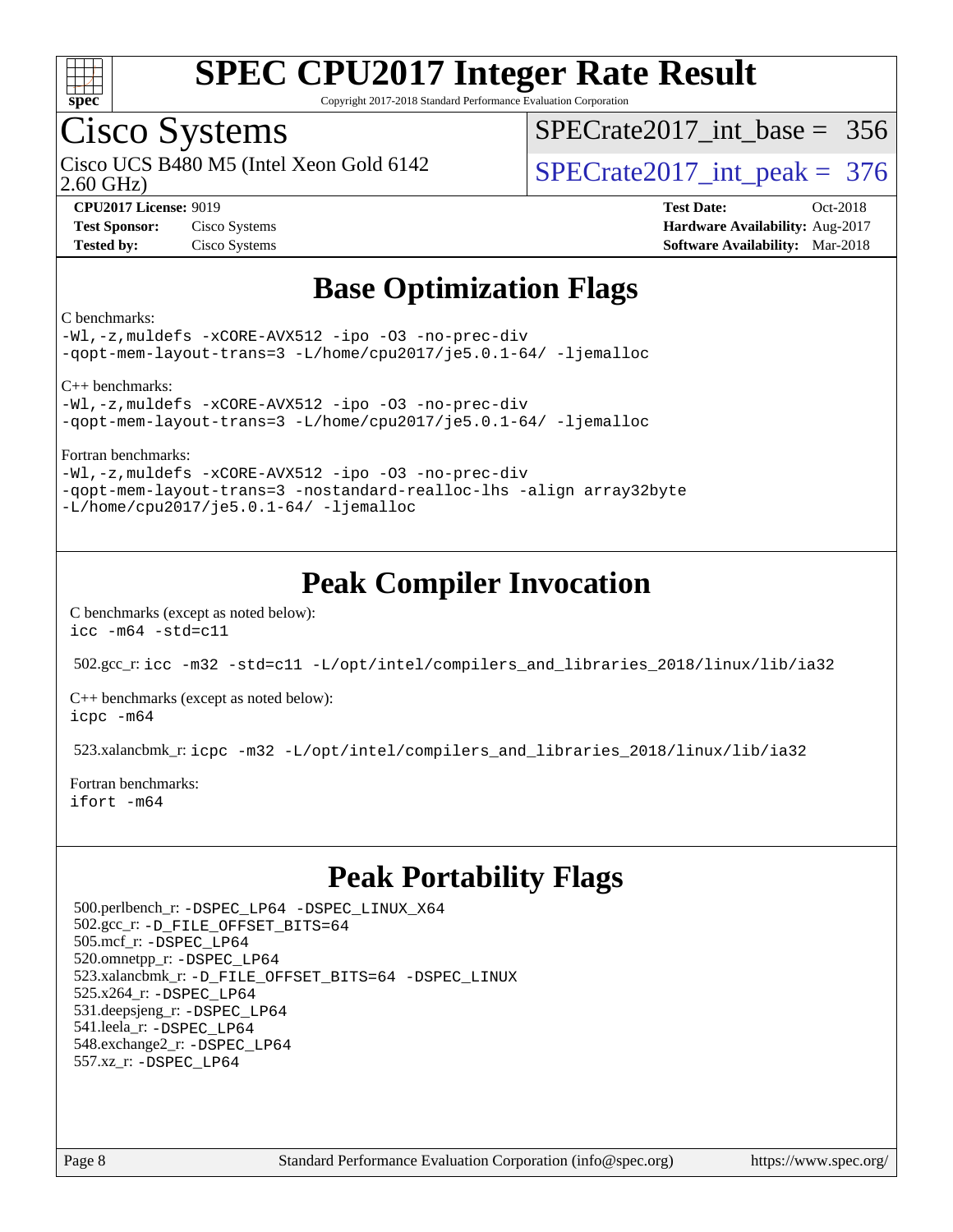

Copyright 2017-2018 Standard Performance Evaluation Corporation

### Cisco Systems

2.60 GHz) Cisco UCS B480 M5 (Intel Xeon Gold 6142  $\vert$  [SPECrate2017\\_int\\_peak =](http://www.spec.org/auto/cpu2017/Docs/result-fields.html#SPECrate2017intpeak) 376

 $SPECrate2017\_int\_base = 356$ 

**[Tested by:](http://www.spec.org/auto/cpu2017/Docs/result-fields.html#Testedby)** Cisco Systems **[Software Availability:](http://www.spec.org/auto/cpu2017/Docs/result-fields.html#SoftwareAvailability)** Mar-2018

**[CPU2017 License:](http://www.spec.org/auto/cpu2017/Docs/result-fields.html#CPU2017License)** 9019 **[Test Date:](http://www.spec.org/auto/cpu2017/Docs/result-fields.html#TestDate)** Oct-2018 **[Test Sponsor:](http://www.spec.org/auto/cpu2017/Docs/result-fields.html#TestSponsor)** Cisco Systems **[Hardware Availability:](http://www.spec.org/auto/cpu2017/Docs/result-fields.html#HardwareAvailability)** Aug-2017

### **[Peak Optimization Flags](http://www.spec.org/auto/cpu2017/Docs/result-fields.html#PeakOptimizationFlags)**

```
C benchmarks:
```
 500.perlbench\_r: [-Wl,-z,muldefs](http://www.spec.org/cpu2017/results/res2018q4/cpu2017-20181113-09814.flags.html#user_peakEXTRA_LDFLAGS500_perlbench_r_link_force_multiple1_b4cbdb97b34bdee9ceefcfe54f4c8ea74255f0b02a4b23e853cdb0e18eb4525ac79b5a88067c842dd0ee6996c24547a27a4b99331201badda8798ef8a743f577) [-prof-gen](http://www.spec.org/cpu2017/results/res2018q4/cpu2017-20181113-09814.flags.html#user_peakPASS1_CFLAGSPASS1_LDFLAGS500_perlbench_r_prof_gen_5aa4926d6013ddb2a31985c654b3eb18169fc0c6952a63635c234f711e6e63dd76e94ad52365559451ec499a2cdb89e4dc58ba4c67ef54ca681ffbe1461d6b36)(pass 1) [-prof-use](http://www.spec.org/cpu2017/results/res2018q4/cpu2017-20181113-09814.flags.html#user_peakPASS2_CFLAGSPASS2_LDFLAGS500_perlbench_r_prof_use_1a21ceae95f36a2b53c25747139a6c16ca95bd9def2a207b4f0849963b97e94f5260e30a0c64f4bb623698870e679ca08317ef8150905d41bd88c6f78df73f19)(pass 2) [-ipo](http://www.spec.org/cpu2017/results/res2018q4/cpu2017-20181113-09814.flags.html#user_peakPASS1_COPTIMIZEPASS2_COPTIMIZE500_perlbench_r_f-ipo) [-xCORE-AVX512](http://www.spec.org/cpu2017/results/res2018q4/cpu2017-20181113-09814.flags.html#user_peakPASS2_COPTIMIZE500_perlbench_r_f-xCORE-AVX512) [-O3](http://www.spec.org/cpu2017/results/res2018q4/cpu2017-20181113-09814.flags.html#user_peakPASS1_COPTIMIZEPASS2_COPTIMIZE500_perlbench_r_f-O3) [-no-prec-div](http://www.spec.org/cpu2017/results/res2018q4/cpu2017-20181113-09814.flags.html#user_peakPASS1_COPTIMIZEPASS2_COPTIMIZE500_perlbench_r_f-no-prec-div) [-qopt-mem-layout-trans=3](http://www.spec.org/cpu2017/results/res2018q4/cpu2017-20181113-09814.flags.html#user_peakPASS1_COPTIMIZEPASS2_COPTIMIZE500_perlbench_r_f-qopt-mem-layout-trans_de80db37974c74b1f0e20d883f0b675c88c3b01e9d123adea9b28688d64333345fb62bc4a798493513fdb68f60282f9a726aa07f478b2f7113531aecce732043) [-fno-strict-overflow](http://www.spec.org/cpu2017/results/res2018q4/cpu2017-20181113-09814.flags.html#user_peakEXTRA_OPTIMIZE500_perlbench_r_f-fno-strict-overflow) [-L/home/cpu2017/je5.0.1-64/](http://www.spec.org/cpu2017/results/res2018q4/cpu2017-20181113-09814.flags.html#user_peakEXTRA_LIBS500_perlbench_r_jemalloc_link_path64_8e927a5f1bdac0405e66c637541874330e08086b5e62a1d024bcf3497e3c64fd173c8afb7d1730d51f6da781ef4c439bdab468bb8364cf71435e0c609fac500c) [-ljemalloc](http://www.spec.org/cpu2017/results/res2018q4/cpu2017-20181113-09814.flags.html#user_peakEXTRA_LIBS500_perlbench_r_jemalloc_link_lib_d1249b907c500fa1c0672f44f562e3d0f79738ae9e3c4a9c376d49f265a04b9c99b167ecedbf6711b3085be911c67ff61f150a17b3472be731631ba4d0471706) 502.gcc\_r: [-Wl,-z,muldefs](http://www.spec.org/cpu2017/results/res2018q4/cpu2017-20181113-09814.flags.html#user_peakEXTRA_LDFLAGS502_gcc_r_link_force_multiple1_b4cbdb97b34bdee9ceefcfe54f4c8ea74255f0b02a4b23e853cdb0e18eb4525ac79b5a88067c842dd0ee6996c24547a27a4b99331201badda8798ef8a743f577) [-prof-gen](http://www.spec.org/cpu2017/results/res2018q4/cpu2017-20181113-09814.flags.html#user_peakPASS1_CFLAGSPASS1_LDFLAGS502_gcc_r_prof_gen_5aa4926d6013ddb2a31985c654b3eb18169fc0c6952a63635c234f711e6e63dd76e94ad52365559451ec499a2cdb89e4dc58ba4c67ef54ca681ffbe1461d6b36)(pass 1) [-prof-use](http://www.spec.org/cpu2017/results/res2018q4/cpu2017-20181113-09814.flags.html#user_peakPASS2_CFLAGSPASS2_LDFLAGS502_gcc_r_prof_use_1a21ceae95f36a2b53c25747139a6c16ca95bd9def2a207b4f0849963b97e94f5260e30a0c64f4bb623698870e679ca08317ef8150905d41bd88c6f78df73f19)(pass 2) [-ipo](http://www.spec.org/cpu2017/results/res2018q4/cpu2017-20181113-09814.flags.html#user_peakPASS1_COPTIMIZEPASS2_COPTIMIZE502_gcc_r_f-ipo) [-xCORE-AVX512](http://www.spec.org/cpu2017/results/res2018q4/cpu2017-20181113-09814.flags.html#user_peakPASS2_COPTIMIZE502_gcc_r_f-xCORE-AVX512) [-O3](http://www.spec.org/cpu2017/results/res2018q4/cpu2017-20181113-09814.flags.html#user_peakPASS1_COPTIMIZEPASS2_COPTIMIZE502_gcc_r_f-O3) [-no-prec-div](http://www.spec.org/cpu2017/results/res2018q4/cpu2017-20181113-09814.flags.html#user_peakPASS1_COPTIMIZEPASS2_COPTIMIZE502_gcc_r_f-no-prec-div) [-qopt-mem-layout-trans=3](http://www.spec.org/cpu2017/results/res2018q4/cpu2017-20181113-09814.flags.html#user_peakPASS1_COPTIMIZEPASS2_COPTIMIZE502_gcc_r_f-qopt-mem-layout-trans_de80db37974c74b1f0e20d883f0b675c88c3b01e9d123adea9b28688d64333345fb62bc4a798493513fdb68f60282f9a726aa07f478b2f7113531aecce732043) [-L/home/cpu2017/je5.0.1-32/](http://www.spec.org/cpu2017/results/res2018q4/cpu2017-20181113-09814.flags.html#user_peakEXTRA_LIBS502_gcc_r_jemalloc_link_path32_395839964bb6e7d127dfa41a70bc909a71494bc32f82a1f18d87c6546a5f35ea9c5ad3c111b30f9a5397a6f43b4f43a41cfbf7d188da9198ed16c21920a4a794) [-ljemalloc](http://www.spec.org/cpu2017/results/res2018q4/cpu2017-20181113-09814.flags.html#user_peakEXTRA_LIBS502_gcc_r_jemalloc_link_lib_d1249b907c500fa1c0672f44f562e3d0f79738ae9e3c4a9c376d49f265a04b9c99b167ecedbf6711b3085be911c67ff61f150a17b3472be731631ba4d0471706) 505.mcf\_r: [-Wl,-z,muldefs](http://www.spec.org/cpu2017/results/res2018q4/cpu2017-20181113-09814.flags.html#user_peakEXTRA_LDFLAGS505_mcf_r_link_force_multiple1_b4cbdb97b34bdee9ceefcfe54f4c8ea74255f0b02a4b23e853cdb0e18eb4525ac79b5a88067c842dd0ee6996c24547a27a4b99331201badda8798ef8a743f577) [-xCORE-AVX512](http://www.spec.org/cpu2017/results/res2018q4/cpu2017-20181113-09814.flags.html#user_peakCOPTIMIZE505_mcf_r_f-xCORE-AVX512) [-ipo](http://www.spec.org/cpu2017/results/res2018q4/cpu2017-20181113-09814.flags.html#user_peakCOPTIMIZE505_mcf_r_f-ipo) [-O3](http://www.spec.org/cpu2017/results/res2018q4/cpu2017-20181113-09814.flags.html#user_peakCOPTIMIZE505_mcf_r_f-O3) [-no-prec-div](http://www.spec.org/cpu2017/results/res2018q4/cpu2017-20181113-09814.flags.html#user_peakCOPTIMIZE505_mcf_r_f-no-prec-div) [-qopt-mem-layout-trans=3](http://www.spec.org/cpu2017/results/res2018q4/cpu2017-20181113-09814.flags.html#user_peakCOPTIMIZE505_mcf_r_f-qopt-mem-layout-trans_de80db37974c74b1f0e20d883f0b675c88c3b01e9d123adea9b28688d64333345fb62bc4a798493513fdb68f60282f9a726aa07f478b2f7113531aecce732043) [-L/home/cpu2017/je5.0.1-64/](http://www.spec.org/cpu2017/results/res2018q4/cpu2017-20181113-09814.flags.html#user_peakEXTRA_LIBS505_mcf_r_jemalloc_link_path64_8e927a5f1bdac0405e66c637541874330e08086b5e62a1d024bcf3497e3c64fd173c8afb7d1730d51f6da781ef4c439bdab468bb8364cf71435e0c609fac500c) [-ljemalloc](http://www.spec.org/cpu2017/results/res2018q4/cpu2017-20181113-09814.flags.html#user_peakEXTRA_LIBS505_mcf_r_jemalloc_link_lib_d1249b907c500fa1c0672f44f562e3d0f79738ae9e3c4a9c376d49f265a04b9c99b167ecedbf6711b3085be911c67ff61f150a17b3472be731631ba4d0471706) 525.x264\_r: [-Wl,-z,muldefs](http://www.spec.org/cpu2017/results/res2018q4/cpu2017-20181113-09814.flags.html#user_peakEXTRA_LDFLAGS525_x264_r_link_force_multiple1_b4cbdb97b34bdee9ceefcfe54f4c8ea74255f0b02a4b23e853cdb0e18eb4525ac79b5a88067c842dd0ee6996c24547a27a4b99331201badda8798ef8a743f577) [-xCORE-AVX512](http://www.spec.org/cpu2017/results/res2018q4/cpu2017-20181113-09814.flags.html#user_peakCOPTIMIZE525_x264_r_f-xCORE-AVX512) [-ipo](http://www.spec.org/cpu2017/results/res2018q4/cpu2017-20181113-09814.flags.html#user_peakCOPTIMIZE525_x264_r_f-ipo) [-O3](http://www.spec.org/cpu2017/results/res2018q4/cpu2017-20181113-09814.flags.html#user_peakCOPTIMIZE525_x264_r_f-O3) [-no-prec-div](http://www.spec.org/cpu2017/results/res2018q4/cpu2017-20181113-09814.flags.html#user_peakCOPTIMIZE525_x264_r_f-no-prec-div) [-qopt-mem-layout-trans=3](http://www.spec.org/cpu2017/results/res2018q4/cpu2017-20181113-09814.flags.html#user_peakCOPTIMIZE525_x264_r_f-qopt-mem-layout-trans_de80db37974c74b1f0e20d883f0b675c88c3b01e9d123adea9b28688d64333345fb62bc4a798493513fdb68f60282f9a726aa07f478b2f7113531aecce732043) [-fno-alias](http://www.spec.org/cpu2017/results/res2018q4/cpu2017-20181113-09814.flags.html#user_peakEXTRA_OPTIMIZE525_x264_r_f-no-alias_77dbac10d91cbfe898fbf4a29d1b29b694089caa623bdd1baccc9957d4edbe8d106c0b357e2748a65b44fc9e83d78098bb898077f3fe92f9faf24f7bd4a07ed7) [-L/home/cpu2017/je5.0.1-64/](http://www.spec.org/cpu2017/results/res2018q4/cpu2017-20181113-09814.flags.html#user_peakEXTRA_LIBS525_x264_r_jemalloc_link_path64_8e927a5f1bdac0405e66c637541874330e08086b5e62a1d024bcf3497e3c64fd173c8afb7d1730d51f6da781ef4c439bdab468bb8364cf71435e0c609fac500c) [-ljemalloc](http://www.spec.org/cpu2017/results/res2018q4/cpu2017-20181113-09814.flags.html#user_peakEXTRA_LIBS525_x264_r_jemalloc_link_lib_d1249b907c500fa1c0672f44f562e3d0f79738ae9e3c4a9c376d49f265a04b9c99b167ecedbf6711b3085be911c67ff61f150a17b3472be731631ba4d0471706) 557.xz\_r: Same as 505.mcf\_r [C++ benchmarks](http://www.spec.org/auto/cpu2017/Docs/result-fields.html#CXXbenchmarks): 520.omnetpp\_r: [-Wl,-z,muldefs](http://www.spec.org/cpu2017/results/res2018q4/cpu2017-20181113-09814.flags.html#user_peakEXTRA_LDFLAGS520_omnetpp_r_link_force_multiple1_b4cbdb97b34bdee9ceefcfe54f4c8ea74255f0b02a4b23e853cdb0e18eb4525ac79b5a88067c842dd0ee6996c24547a27a4b99331201badda8798ef8a743f577) [-prof-gen](http://www.spec.org/cpu2017/results/res2018q4/cpu2017-20181113-09814.flags.html#user_peakPASS1_CXXFLAGSPASS1_LDFLAGS520_omnetpp_r_prof_gen_5aa4926d6013ddb2a31985c654b3eb18169fc0c6952a63635c234f711e6e63dd76e94ad52365559451ec499a2cdb89e4dc58ba4c67ef54ca681ffbe1461d6b36)(pass 1) [-prof-use](http://www.spec.org/cpu2017/results/res2018q4/cpu2017-20181113-09814.flags.html#user_peakPASS2_CXXFLAGSPASS2_LDFLAGS520_omnetpp_r_prof_use_1a21ceae95f36a2b53c25747139a6c16ca95bd9def2a207b4f0849963b97e94f5260e30a0c64f4bb623698870e679ca08317ef8150905d41bd88c6f78df73f19)(pass 2) [-ipo](http://www.spec.org/cpu2017/results/res2018q4/cpu2017-20181113-09814.flags.html#user_peakPASS1_CXXOPTIMIZEPASS2_CXXOPTIMIZE520_omnetpp_r_f-ipo) [-xCORE-AVX512](http://www.spec.org/cpu2017/results/res2018q4/cpu2017-20181113-09814.flags.html#user_peakPASS2_CXXOPTIMIZE520_omnetpp_r_f-xCORE-AVX512) [-O3](http://www.spec.org/cpu2017/results/res2018q4/cpu2017-20181113-09814.flags.html#user_peakPASS1_CXXOPTIMIZEPASS2_CXXOPTIMIZE520_omnetpp_r_f-O3) [-no-prec-div](http://www.spec.org/cpu2017/results/res2018q4/cpu2017-20181113-09814.flags.html#user_peakPASS1_CXXOPTIMIZEPASS2_CXXOPTIMIZE520_omnetpp_r_f-no-prec-div) [-qopt-mem-layout-trans=3](http://www.spec.org/cpu2017/results/res2018q4/cpu2017-20181113-09814.flags.html#user_peakPASS1_CXXOPTIMIZEPASS2_CXXOPTIMIZE520_omnetpp_r_f-qopt-mem-layout-trans_de80db37974c74b1f0e20d883f0b675c88c3b01e9d123adea9b28688d64333345fb62bc4a798493513fdb68f60282f9a726aa07f478b2f7113531aecce732043) [-L/home/cpu2017/je5.0.1-64/](http://www.spec.org/cpu2017/results/res2018q4/cpu2017-20181113-09814.flags.html#user_peakEXTRA_LIBS520_omnetpp_r_jemalloc_link_path64_8e927a5f1bdac0405e66c637541874330e08086b5e62a1d024bcf3497e3c64fd173c8afb7d1730d51f6da781ef4c439bdab468bb8364cf71435e0c609fac500c) [-ljemalloc](http://www.spec.org/cpu2017/results/res2018q4/cpu2017-20181113-09814.flags.html#user_peakEXTRA_LIBS520_omnetpp_r_jemalloc_link_lib_d1249b907c500fa1c0672f44f562e3d0f79738ae9e3c4a9c376d49f265a04b9c99b167ecedbf6711b3085be911c67ff61f150a17b3472be731631ba4d0471706) 523.xalancbmk\_r: [-Wl,-z,muldefs](http://www.spec.org/cpu2017/results/res2018q4/cpu2017-20181113-09814.flags.html#user_peakEXTRA_LDFLAGS523_xalancbmk_r_link_force_multiple1_b4cbdb97b34bdee9ceefcfe54f4c8ea74255f0b02a4b23e853cdb0e18eb4525ac79b5a88067c842dd0ee6996c24547a27a4b99331201badda8798ef8a743f577) [-prof-gen](http://www.spec.org/cpu2017/results/res2018q4/cpu2017-20181113-09814.flags.html#user_peakPASS1_CXXFLAGSPASS1_LDFLAGS523_xalancbmk_r_prof_gen_5aa4926d6013ddb2a31985c654b3eb18169fc0c6952a63635c234f711e6e63dd76e94ad52365559451ec499a2cdb89e4dc58ba4c67ef54ca681ffbe1461d6b36)(pass 1) [-prof-use](http://www.spec.org/cpu2017/results/res2018q4/cpu2017-20181113-09814.flags.html#user_peakPASS2_CXXFLAGSPASS2_LDFLAGS523_xalancbmk_r_prof_use_1a21ceae95f36a2b53c25747139a6c16ca95bd9def2a207b4f0849963b97e94f5260e30a0c64f4bb623698870e679ca08317ef8150905d41bd88c6f78df73f19)(pass 2) [-ipo](http://www.spec.org/cpu2017/results/res2018q4/cpu2017-20181113-09814.flags.html#user_peakPASS1_CXXOPTIMIZEPASS2_CXXOPTIMIZE523_xalancbmk_r_f-ipo) [-xCORE-AVX512](http://www.spec.org/cpu2017/results/res2018q4/cpu2017-20181113-09814.flags.html#user_peakPASS2_CXXOPTIMIZE523_xalancbmk_r_f-xCORE-AVX512) [-O3](http://www.spec.org/cpu2017/results/res2018q4/cpu2017-20181113-09814.flags.html#user_peakPASS1_CXXOPTIMIZEPASS2_CXXOPTIMIZE523_xalancbmk_r_f-O3) [-no-prec-div](http://www.spec.org/cpu2017/results/res2018q4/cpu2017-20181113-09814.flags.html#user_peakPASS1_CXXOPTIMIZEPASS2_CXXOPTIMIZE523_xalancbmk_r_f-no-prec-div) [-qopt-mem-layout-trans=3](http://www.spec.org/cpu2017/results/res2018q4/cpu2017-20181113-09814.flags.html#user_peakPASS1_CXXOPTIMIZEPASS2_CXXOPTIMIZE523_xalancbmk_r_f-qopt-mem-layout-trans_de80db37974c74b1f0e20d883f0b675c88c3b01e9d123adea9b28688d64333345fb62bc4a798493513fdb68f60282f9a726aa07f478b2f7113531aecce732043) [-L/home/cpu2017/je5.0.1-32/](http://www.spec.org/cpu2017/results/res2018q4/cpu2017-20181113-09814.flags.html#user_peakEXTRA_LIBS523_xalancbmk_r_jemalloc_link_path32_395839964bb6e7d127dfa41a70bc909a71494bc32f82a1f18d87c6546a5f35ea9c5ad3c111b30f9a5397a6f43b4f43a41cfbf7d188da9198ed16c21920a4a794) [-ljemalloc](http://www.spec.org/cpu2017/results/res2018q4/cpu2017-20181113-09814.flags.html#user_peakEXTRA_LIBS523_xalancbmk_r_jemalloc_link_lib_d1249b907c500fa1c0672f44f562e3d0f79738ae9e3c4a9c376d49f265a04b9c99b167ecedbf6711b3085be911c67ff61f150a17b3472be731631ba4d0471706) 531.deepsjeng\_r: Same as 520.omnetpp\_r 541.leela\_r: Same as 520.omnetpp\_r [Fortran benchmarks:](http://www.spec.org/auto/cpu2017/Docs/result-fields.html#Fortranbenchmarks) [-Wl,-z,muldefs](http://www.spec.org/cpu2017/results/res2018q4/cpu2017-20181113-09814.flags.html#user_FCpeak_link_force_multiple1_b4cbdb97b34bdee9ceefcfe54f4c8ea74255f0b02a4b23e853cdb0e18eb4525ac79b5a88067c842dd0ee6996c24547a27a4b99331201badda8798ef8a743f577) [-xCORE-AVX512](http://www.spec.org/cpu2017/results/res2018q4/cpu2017-20181113-09814.flags.html#user_FCpeak_f-xCORE-AVX512) [-ipo](http://www.spec.org/cpu2017/results/res2018q4/cpu2017-20181113-09814.flags.html#user_FCpeak_f-ipo) [-O3](http://www.spec.org/cpu2017/results/res2018q4/cpu2017-20181113-09814.flags.html#user_FCpeak_f-O3) [-no-prec-div](http://www.spec.org/cpu2017/results/res2018q4/cpu2017-20181113-09814.flags.html#user_FCpeak_f-no-prec-div) [-qopt-mem-layout-trans=3](http://www.spec.org/cpu2017/results/res2018q4/cpu2017-20181113-09814.flags.html#user_FCpeak_f-qopt-mem-layout-trans_de80db37974c74b1f0e20d883f0b675c88c3b01e9d123adea9b28688d64333345fb62bc4a798493513fdb68f60282f9a726aa07f478b2f7113531aecce732043) [-nostandard-realloc-lhs](http://www.spec.org/cpu2017/results/res2018q4/cpu2017-20181113-09814.flags.html#user_FCpeak_f_2003_std_realloc_82b4557e90729c0f113870c07e44d33d6f5a304b4f63d4c15d2d0f1fab99f5daaed73bdb9275d9ae411527f28b936061aa8b9c8f2d63842963b95c9dd6426b8a) [-align array32byte](http://www.spec.org/cpu2017/results/res2018q4/cpu2017-20181113-09814.flags.html#user_FCpeak_align_array32byte_b982fe038af199962ba9a80c053b8342c548c85b40b8e86eb3cc33dee0d7986a4af373ac2d51c3f7cf710a18d62fdce2948f201cd044323541f22fc0fffc51b6) [-L/home/cpu2017/je5.0.1-64/](http://www.spec.org/cpu2017/results/res2018q4/cpu2017-20181113-09814.flags.html#user_FCpeak_jemalloc_link_path64_8e927a5f1bdac0405e66c637541874330e08086b5e62a1d024bcf3497e3c64fd173c8afb7d1730d51f6da781ef4c439bdab468bb8364cf71435e0c609fac500c) [-ljemalloc](http://www.spec.org/cpu2017/results/res2018q4/cpu2017-20181113-09814.flags.html#user_FCpeak_jemalloc_link_lib_d1249b907c500fa1c0672f44f562e3d0f79738ae9e3c4a9c376d49f265a04b9c99b167ecedbf6711b3085be911c67ff61f150a17b3472be731631ba4d0471706)

The flags files that were used to format this result can be browsed at

<http://www.spec.org/cpu2017/flags/Intel-ic18.0-official-linux64.2018-06-13.html> <http://www.spec.org/cpu2017/flags/Cisco-Platform-Settings-V1.2-revH.html>